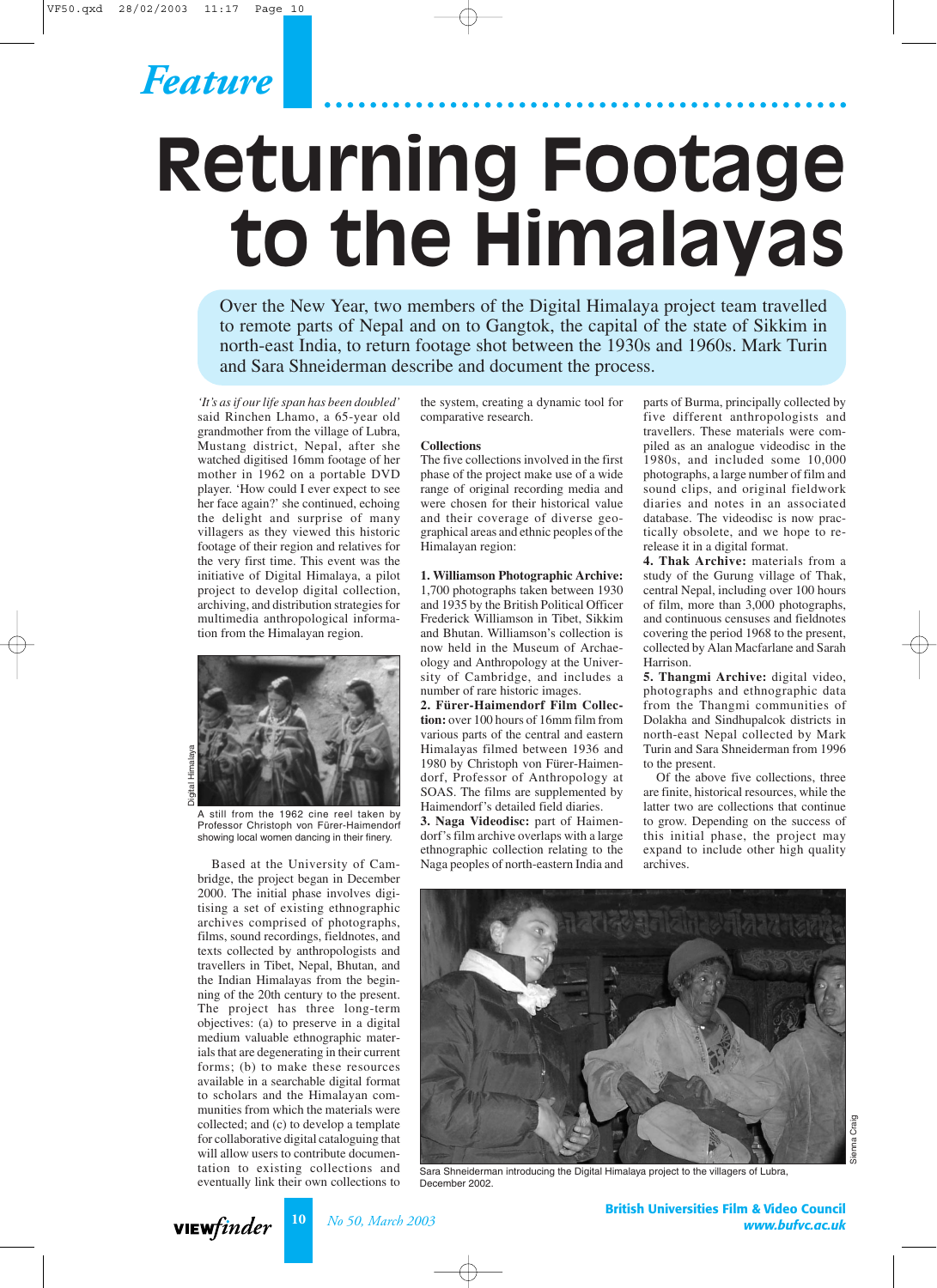*Feature*



From left, Mr. Khendzong Yapla and his mother recognise relatives from the Williamson collection dating back to the 1930s.

### **Technologies and Methodologies**

Each of the three aspects of the project requires a different set of technologies. Digitisation is naturally the first step: scanning photographic prints, negatives, and slides, creating digital master copies of film and video through telecine transfer and other analogue-todigital conversion processes, and storing these masters in high resolution digital formats. The second step is data management and interface design, to which we will return shortly. The third step concerns questions of storage and distribution: should all of the materials be available over the internet? Should we use DVD? How will different users respond to each format? Furthermore, we must think ahead to ensure that the digital format in which we archive films and photographs can be easily migrated to new platforms as technologies develop, and thus avoid the problems of obsolescence that have plagued previous ethnographic archiving projects such as the Naga Videodisc.

Broadband internet offers ways of making archives available to a geographically diverse audience. In large parts of the West, however, and certainly in the Himalayan region, the bandwidth necessary to transfer large digital files with comfort is still unavailable. Even if the appropriate hardware and software were soon put in place, many of those who might like to view images of their own communities are not literate in English or familiar with the basic computing concepts needed to search an online database. While Digital Himalaya continues to investigate the use of Unicode fonts for Nepali and Tibetan, constructing a multilingual search tool remains a challenge.

A DVD-based archive, functioning as a self-contained portable resource requiring neither internet access nor a computer, is an option which bypasses some of the pitfalls outlined above. An archive in DVD format would provide access to non-literate and less advanced users by offering limited interactivity together with high quality playable content making use of voiceovers in local languages. With the advent of small battery-operated DVD-Video players, it is possible to play DVDs in areas with no infrastructure or electricity supply. Local groups could attend demonstrations to watch film footage and listen to voiceovers on a batteryoperated DVD player. The widespread distribution of single DVDs is limited, however, and in addition, the pace of technological development suggests that in its current form, DVD has a limited life-span, making it a risky choice as a long-term archival medium.

Technology is now developing and changing at an unprecedented rate, and



A young Thangmi shaman performing in his first village festival, May 2000.

choosing the format which will afford the widest range of people the most efficient and inexpensive access to these resources over time is not a simple proposition. We must consider the needs and priorities of each target audience, and create a flexible and adaptable system with multiple layers and entry points. If more than a few token members of the Himalayan communities from which the material originated are to have access to this visual documentation of their history, the multiple obstacles of illiteracy, unwritten languages and poor technical infrastructure must be overcome. At the same time, in order for researchers to find the archive useful as a comparative resource, effective search and retrieval techniques, detailed documentation and high resolution images must be incorporated. The challenge here is not so much in bridging the gap between Asia and Europe, but rather that between educated, English-speaking computer users in urban centres like Kathmandu, Delhi or London, and their rural counterparts, who often do not have the education or facilities to make use of new technologies. Bridging this divide has been a central problem for ethnographic studies published in other mediums: books published in English have remained inaccessible to the non-English speaking communities which they describe. Digital technologies provide unprecedented capabilities for transporting and displaying large amounts of visual ethnographic material. Only by dismantling the existing 'digital divide' can new technologies surmount the communication barriers which often frustrate the ethnographic endeavour.

### **Consent and Confidentiality**

Whether online or on DVD, issues of confidentiality and consent remain central to the construction of an archive such as ours. While copyright clearance has been received for the materials in the initial collections, privacy and protection for the individuals appearing in the photographs and films are of serious concern. The potential problems are heightened by the immediacy and lack of anonymity inherent in visual representation, and the fact that many of the images originated in generations past when mass distribution of visual information was inconceivable. Although anthropologists may have been certain that the people they filmed or photographed consented to these activities at the time, the advent of the digital age threatens previous understandings of 'informed consent'. When Fürer-Haimendorf first travelled to Nepal in the 1950's, the country had just opened to the outside world. How could his informants consent to having their images broadcast over the internet fifty years later? How could they have anticipated that the words they uttered

viewfinder

**British Universities Film & Video Council** *www.bufvc.ac.uk*